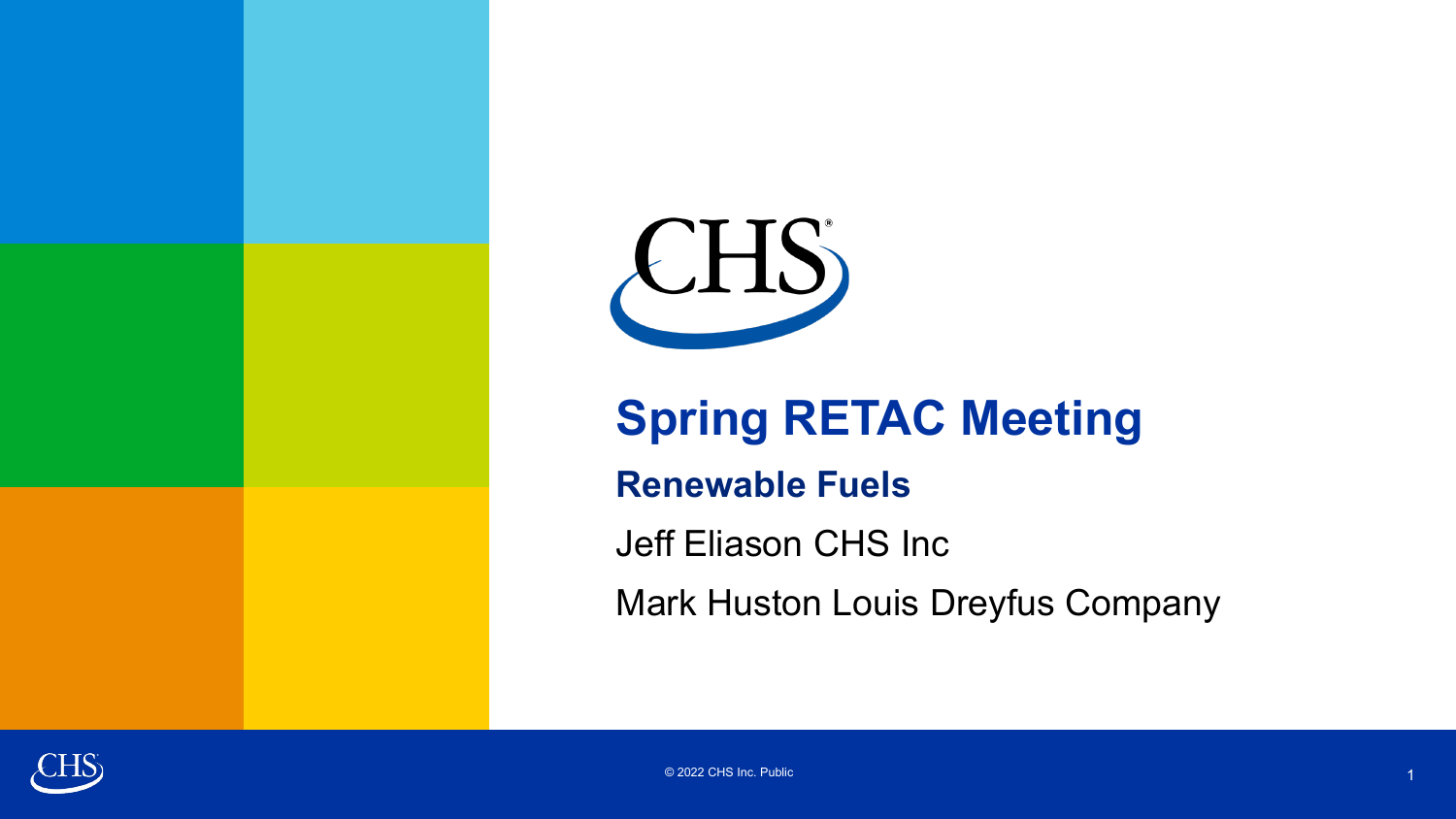

| USDA US Corn Balance Sheet (Million Bushels/Million Acres) |         |         |         |                 |        |         |                 |        |         |         |           |         |
|------------------------------------------------------------|---------|---------|---------|-----------------|--------|---------|-----------------|--------|---------|---------|-----------|---------|
|                                                            |         |         |         |                 |        |         |                 |        |         |         | Mar WASDE | Outlook |
|                                                            | 2011/12 | 2012/13 | 2013/14 | 2014/15 2015/16 |        | 2016/17 | 2017/18 2018/19 |        | 2019/20 | 2020/21 | 2021/22   | 2022/23 |
| <b>Planted Acres</b>                                       | 91.9    | 97.3    | 95.4    | 90.6            | 88.0   | 94.0    | 90.2            | 88.9   | 89.7    | 90.7    | 93.4      | 92.0    |
| <b>Harvested Acres</b>                                     | 83.9    | 87.4    | 87.5    | 83.1            | 80.8   | 86.7    | 82.7            | 81.3   | 81.3    | 82.3    | 85.4      | 84.2    |
| Yield                                                      | 146.8   | 123.1   | 158.1   | 171             | 168.4  | 174.6   | 176.6           | 176.4  | 167.5   | 171.4   | 177.0     | 181.0   |
| Beginning Stocks                                           | 1.128   | 989     | 821     | 1.232           | 1.731  | 1.737   | 2.293           | 2.140  | 2,221   | 1,919   | 1,235     | 1,440   |
| Production                                                 | 12.314  | 10.755  | 13.831  | 14,217          | 13,602 | 15.148  | 14.609          | 14.340 | 13,620  | 14.111  | 15.115    | 15,240  |
| Imports                                                    | 29      | 160     | 36      | 32              | 68     | 57      | 36              | 28     | 42      | 24      | 25        | 25      |
| <b>Total Supply</b>                                        | 13,471  | 11,904  | 14,688  | 15,481          | 15,401 | 16,942  | 16,939          | 16,509 | 15,883  | 16,055  | 16,375    | 16,705  |
| <b>Feed and Residual Use</b>                               | 4,512   | 4,309   | 5,004   | 5,287           | 5,118  | 5,468   | 5,304           | 5,427  | 5,900   | 5,598   | 5,650     | 5,650   |
| Food, Seed & Industrial Use                                | 6,431   | 6,044   | 6,531   | 6,595           | 6,647  | 6,885   | 7,057           | 6,793  | 6.286   | 6,470   | 6,785     | 6,840   |
| Ethanol Com Grind                                          | 5.000   | 4,641   | 5.124   | 5,200           | 5,224  | 5.432   | 5,605           | 5,378  | 4.857   | 5,033   | 5,350     | 5,400   |
| <b>Total Domestic Use</b>                                  | 10,943  | 10.353  | 11,535  | 11.883          | 11.765 | 12,353  | 12,361          | 12,220 | 12.187  | 12,068  | 12,435    | 12,490  |
| Exports                                                    | 1.539   | 730     | 1.921   | 1,867           | 1.899  | 2.296   | 2.437           | 2.068  | 1.777   | 2,753   | 2,500     | 2,350   |
| <b>Total Use</b>                                           | 12,482  | 11,083  | 13,456  | 13,750          | 13,664 | 14,649  | 14,798          | 14,288 | 13,964  | 14,821  | 14,935    | 14,840  |
| <b>Ending Stocks</b>                                       | 989     | 821     | 1,232   | 1,731           | 1.737  | 2,293   | 2,140           | 2,221  | 1.919   | 1,235   | 1,440     | 1,865   |
| Stocks-to-Use                                              | 7.9%    | 7.4%    | 9.2%    | 12.6%           | 12.7%  | 15.7%   | 14.5%           | 15.5%  | 13.7%   | 8.3%    | 9.6%      | 12.6%   |

- 2021/22 total use forecast came up in the last WASDE on an increase to ethanol grind and exports. Given Ukraine/Russia, could this increase further?
- 2022 planted acres still carry a wide range with a few more weeks to go until core planting season
	- March corn intentions at 89.5 million fell significantly below USDA's outlook forecast at 92  $\bullet$ million, but question is if recent rallies and potentially open planting weather could attract more acres for final...for the May WASDE, we will be looking at lower carryout for 2022/23 given lower acres.

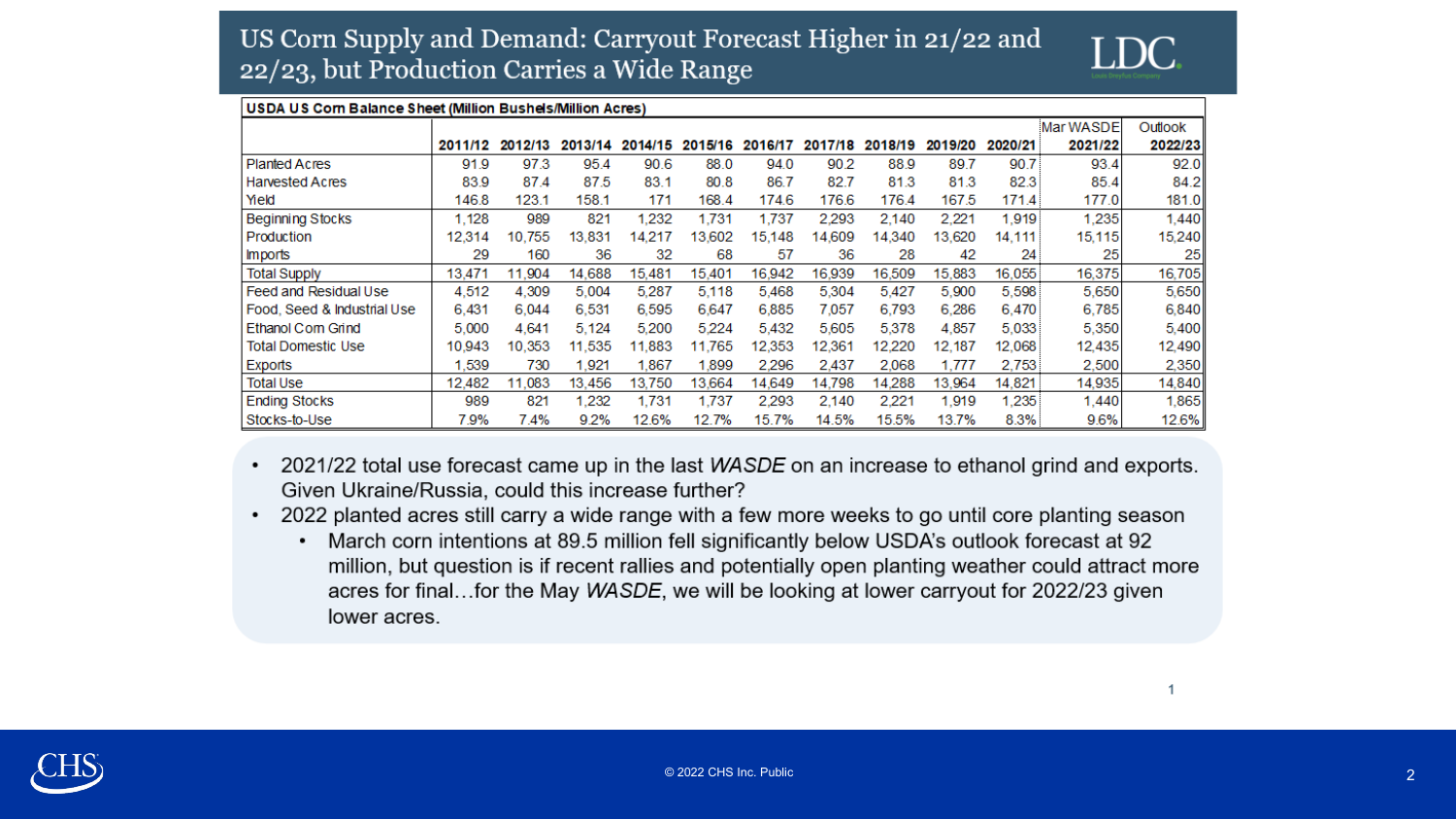#### US Corn Stocks-to-Use: Projected to Increase Modestly from 20/21 LDC.

21/22 stocks-to-use expected to increase, but remain on the lower end of the past 20 years...with lower acres from Prospective Plantings, could be looking at 22/23 stocks-to-use only modestly above 21/22 in May WASDE



Ending Stocks-to-Use up over end carryover for last crop year. This is 425 mill bus. Yellow Corn farmgate pricing is at \$8.00/bus.



3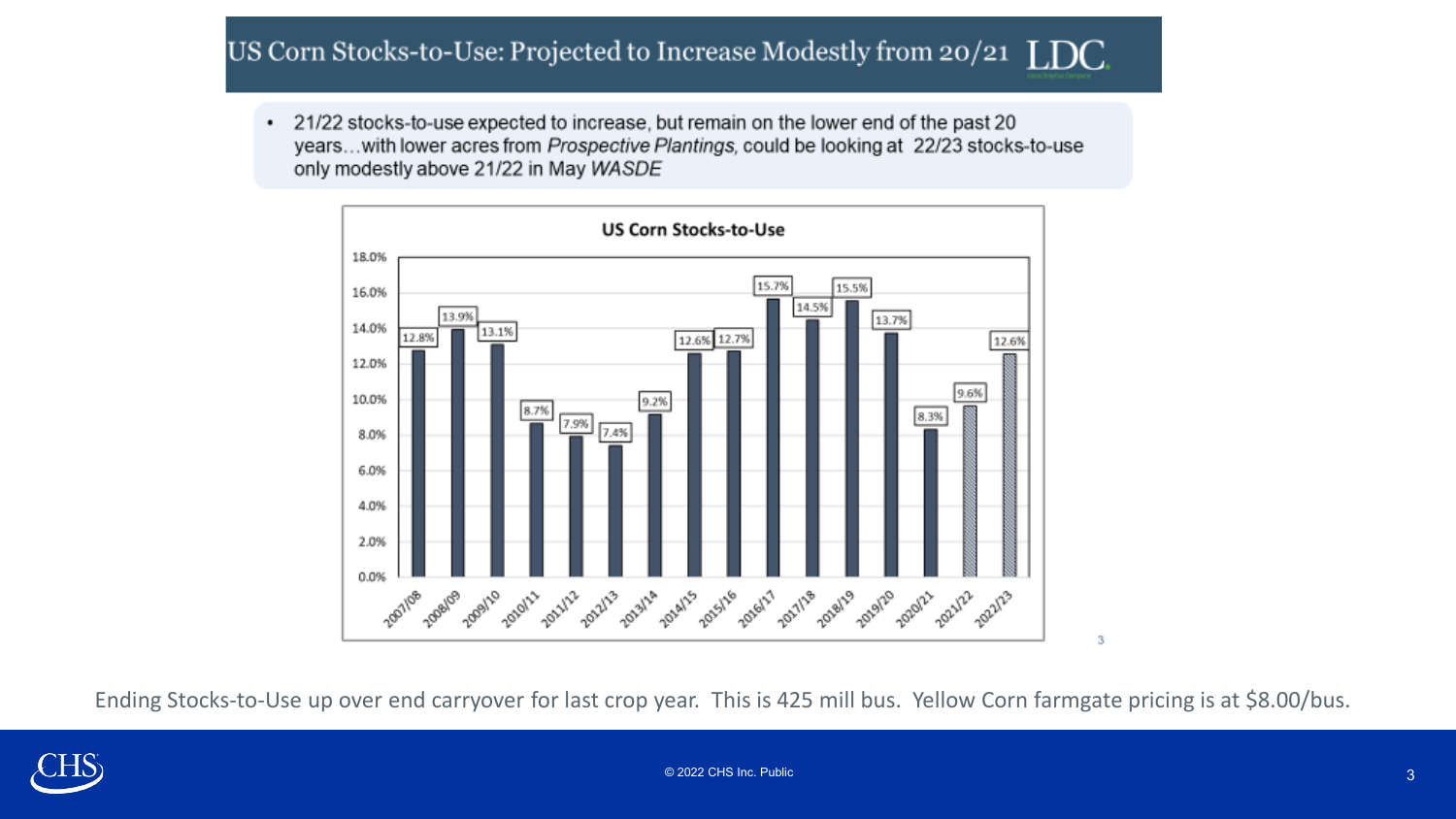

Ethanal margins peeked at time of last RETAC meeting. Interior margins went from \$1.00/gal to break even net of variables. Today we are at \$.15 net. Some of this precipitous drop is due to poor rail service.

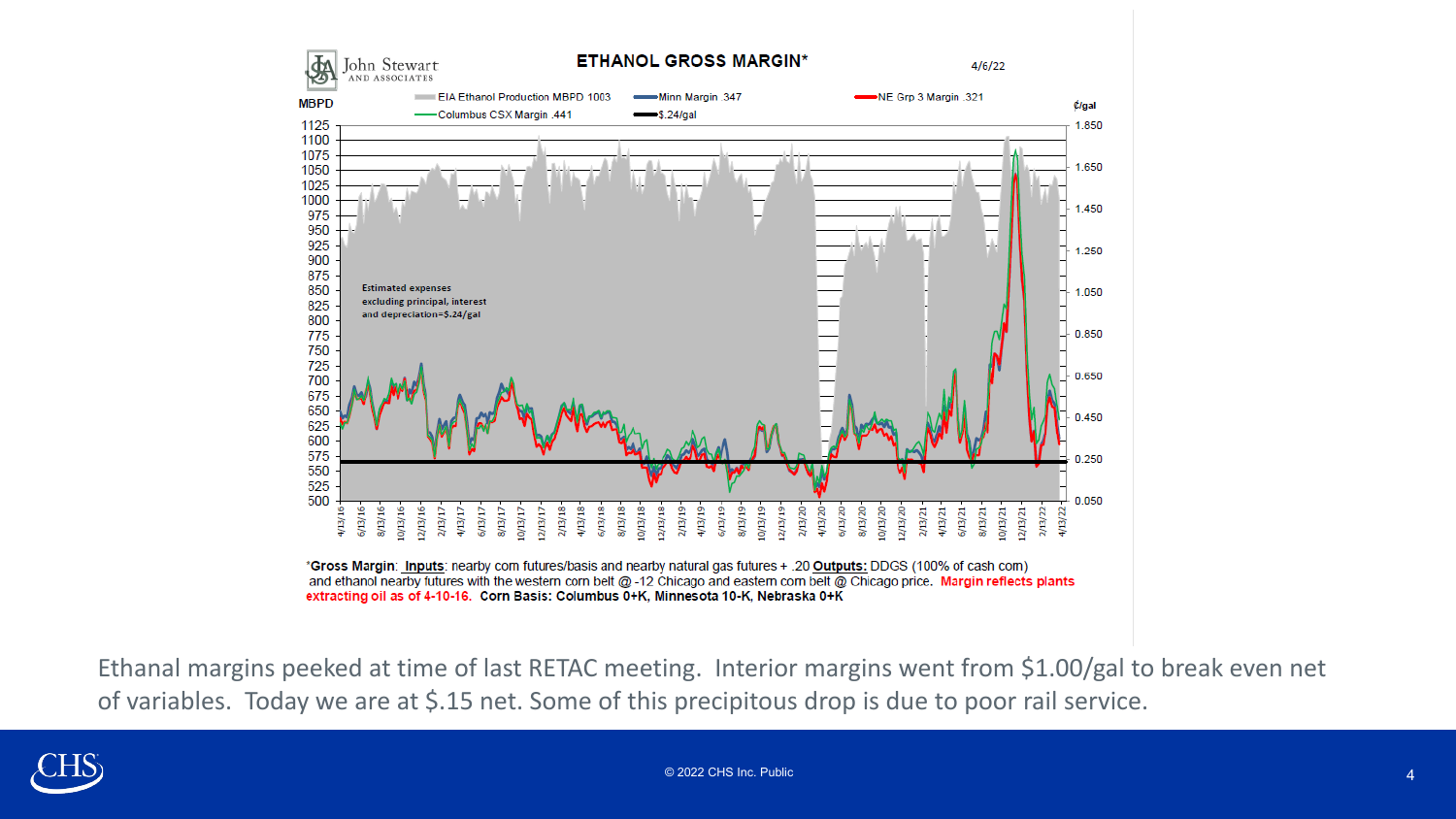

In transit inventory at 750 mill gals or equivalent to 24,000 rail cars. Train speeds have stayed steady while RL to TD has risen to close to 48 hours. True departures are closer to a 4-day average.

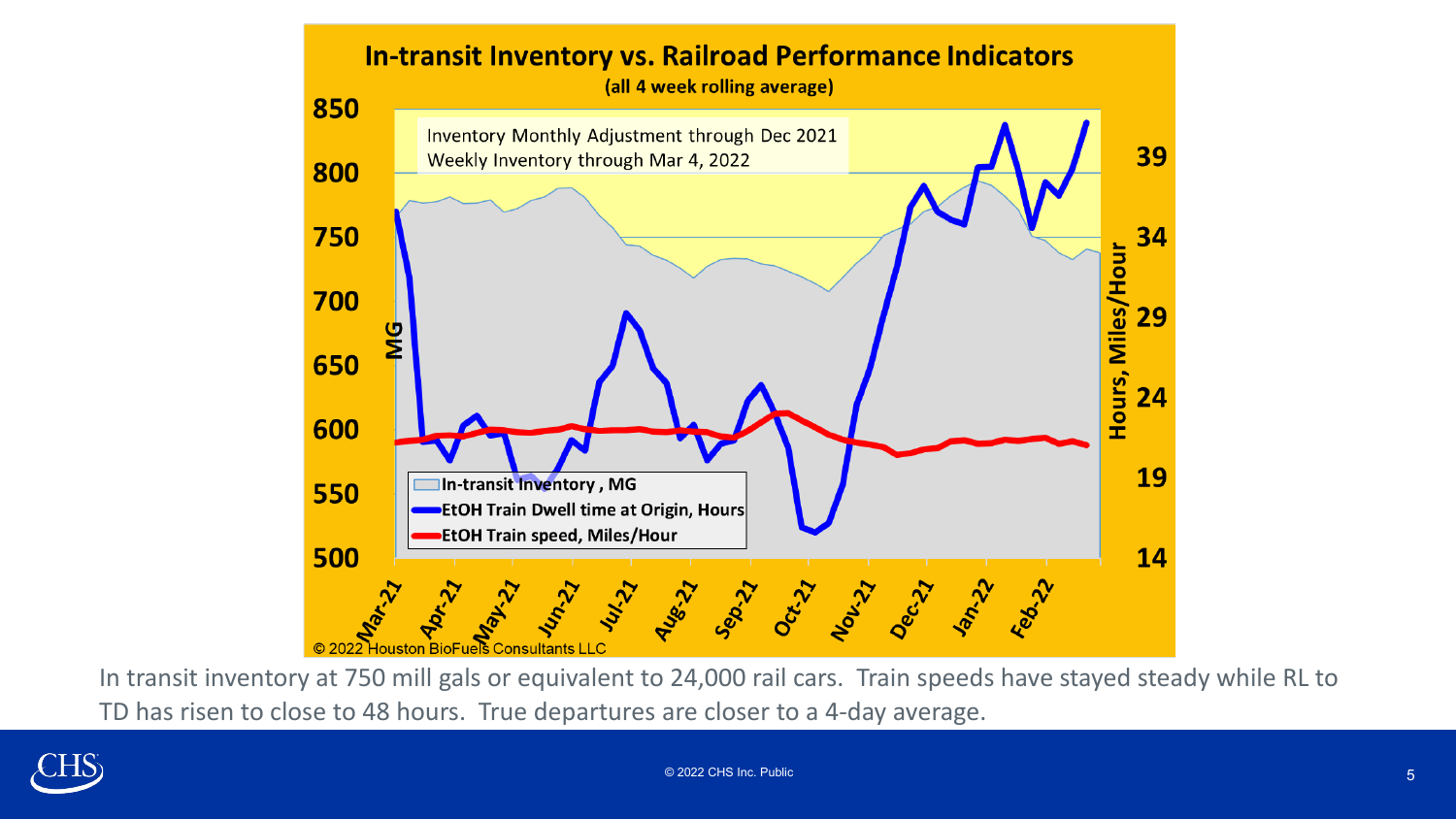### **UP Loaded Wait Days for Power**



Average UP RL to TD was 1 day in March 2021. Today average RL to TD averages 5 days with a 12 day departure being noted in the data file.

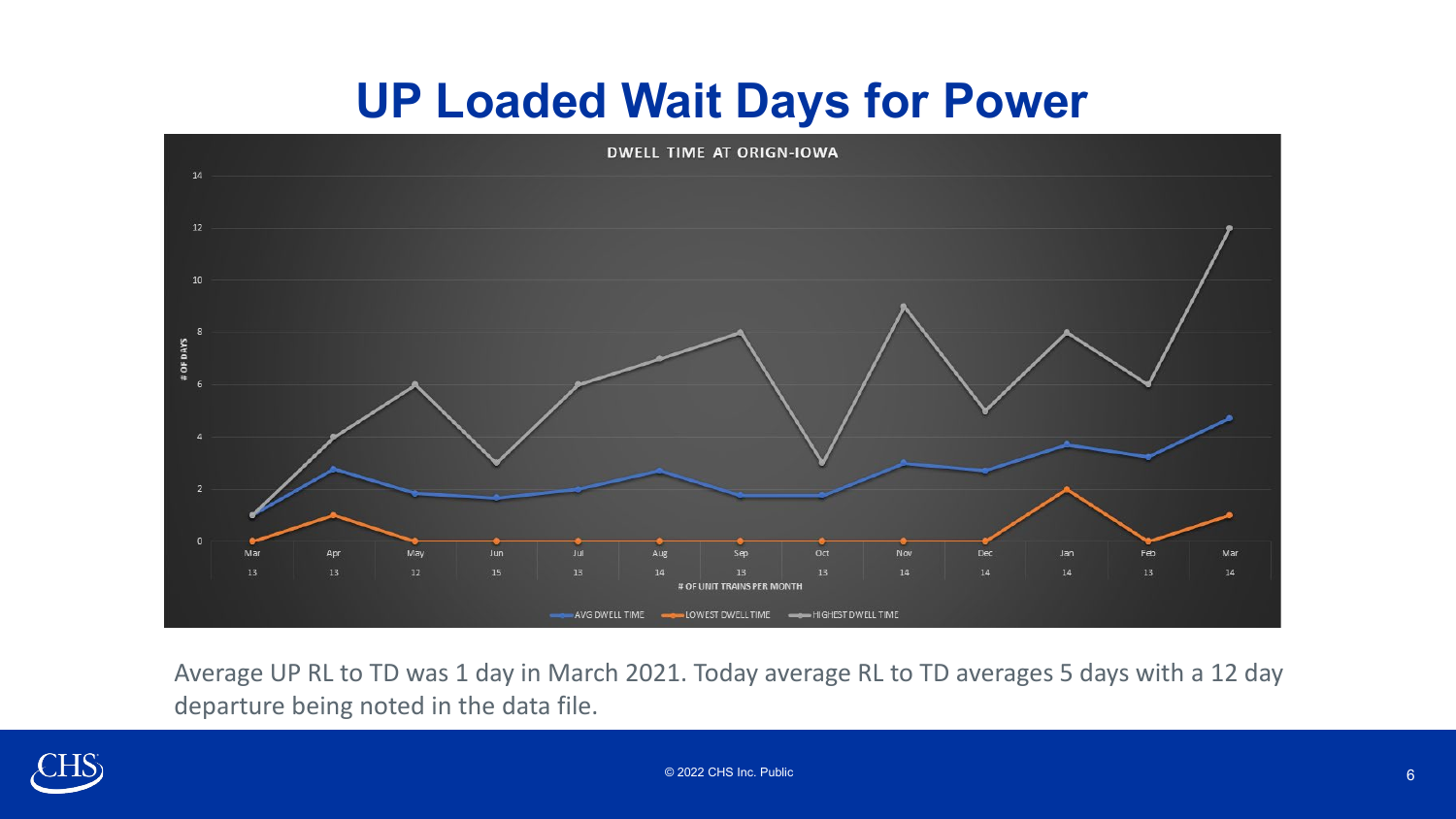## **BNSF Loaded Wait Day for Power**



Average BNSF RL to TD was 1 day in April 2021. Today average RL to TD averages 3 days with a 6 day departure being noted in the data file.

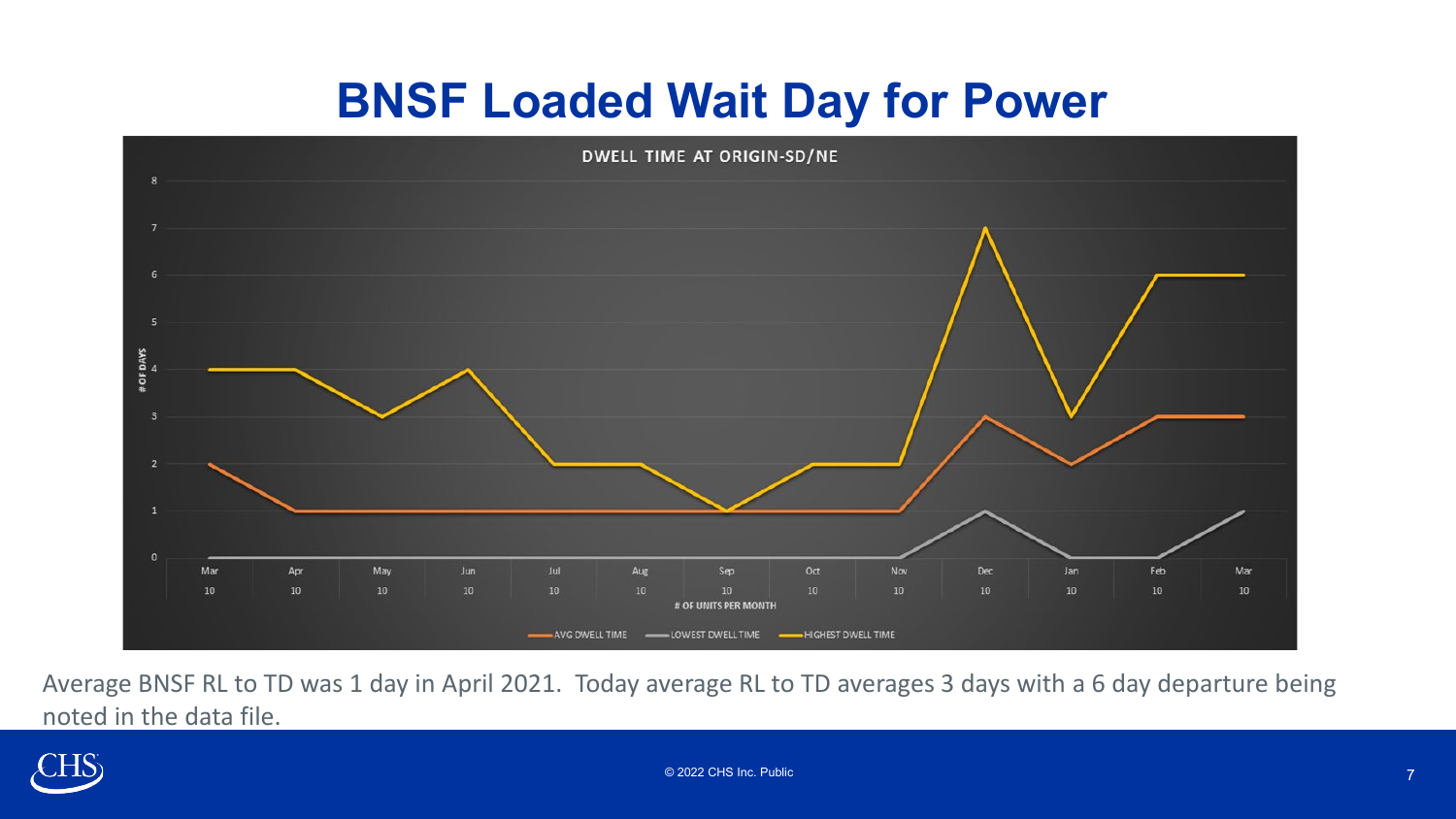#### Empty Wait Days for Transit East and South East



Delays seen on both CSX and NS. Predominant poor performing areas are Florida and North Carolina.

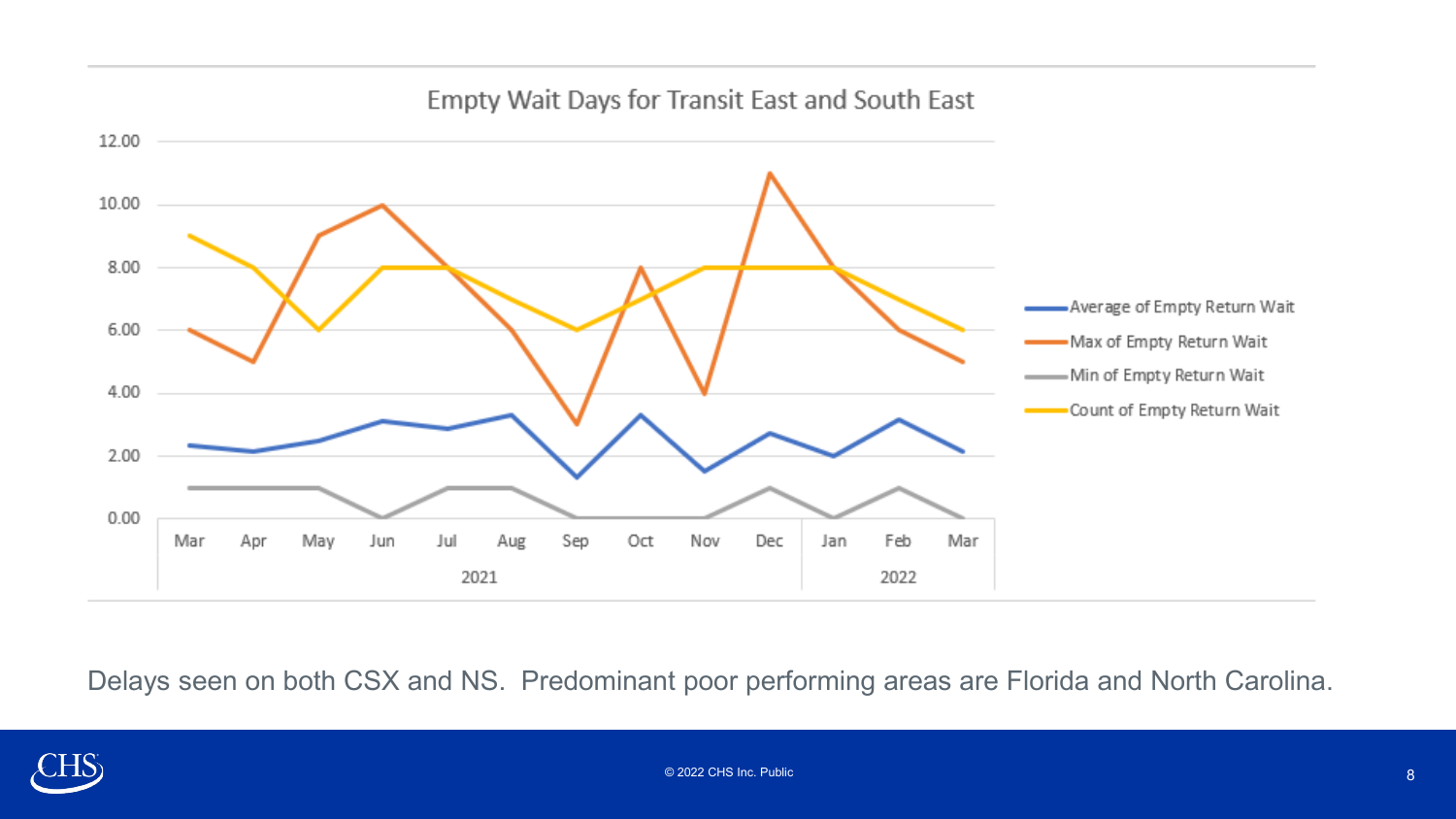## **Bio & Renewal Diesel Production**



Combined BD&RD production at 268 mill gals for 12/2021. Current margins \$.70/gal for BD.

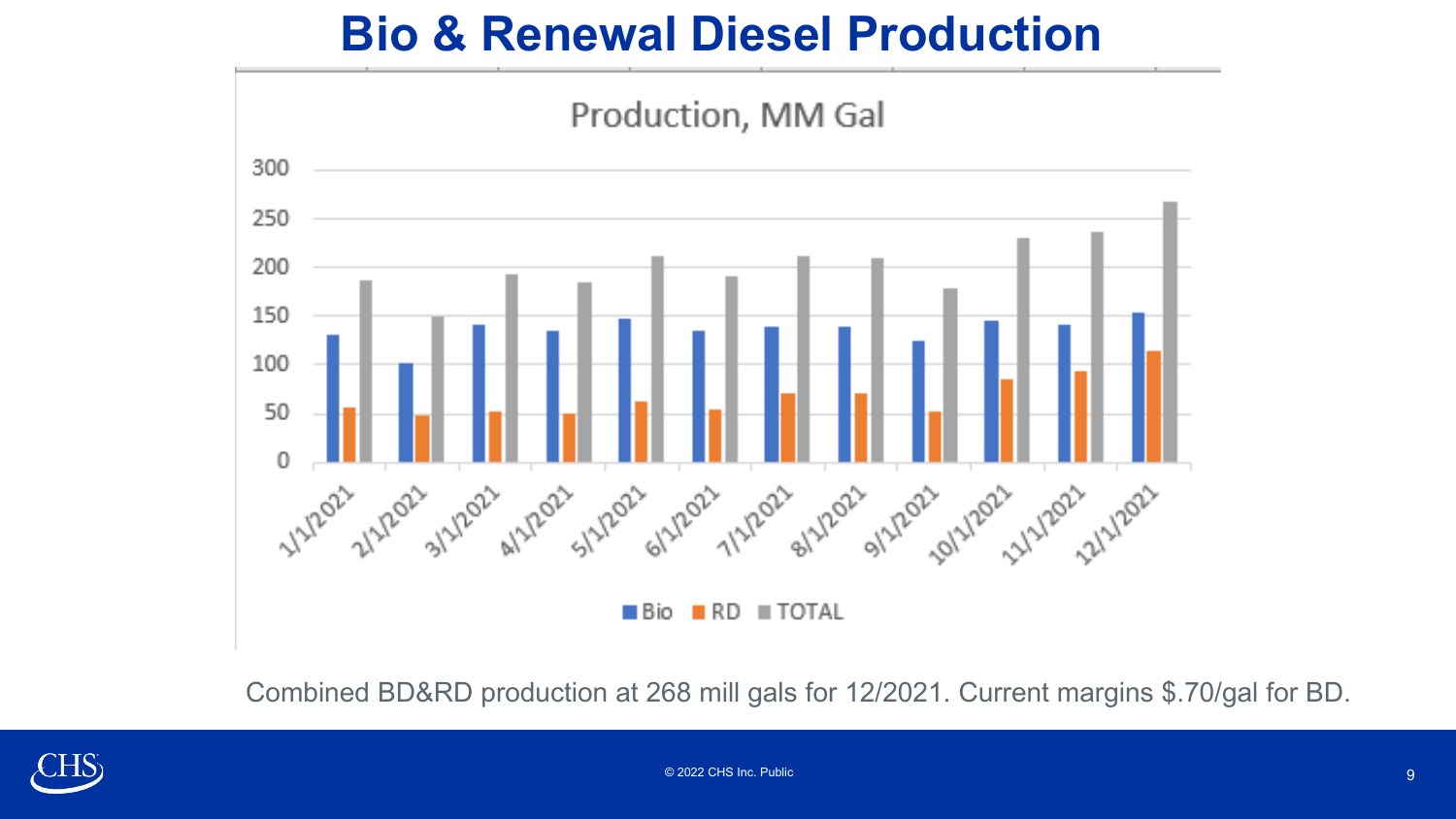### **Bio & Renewal Diesel Feedstocks**

Feedstocks, MM Lbs



Feedstock for BD&RD at 1.70 Bill LBS1/2022. Use at 1.90 Bill LBS in 12/2021.